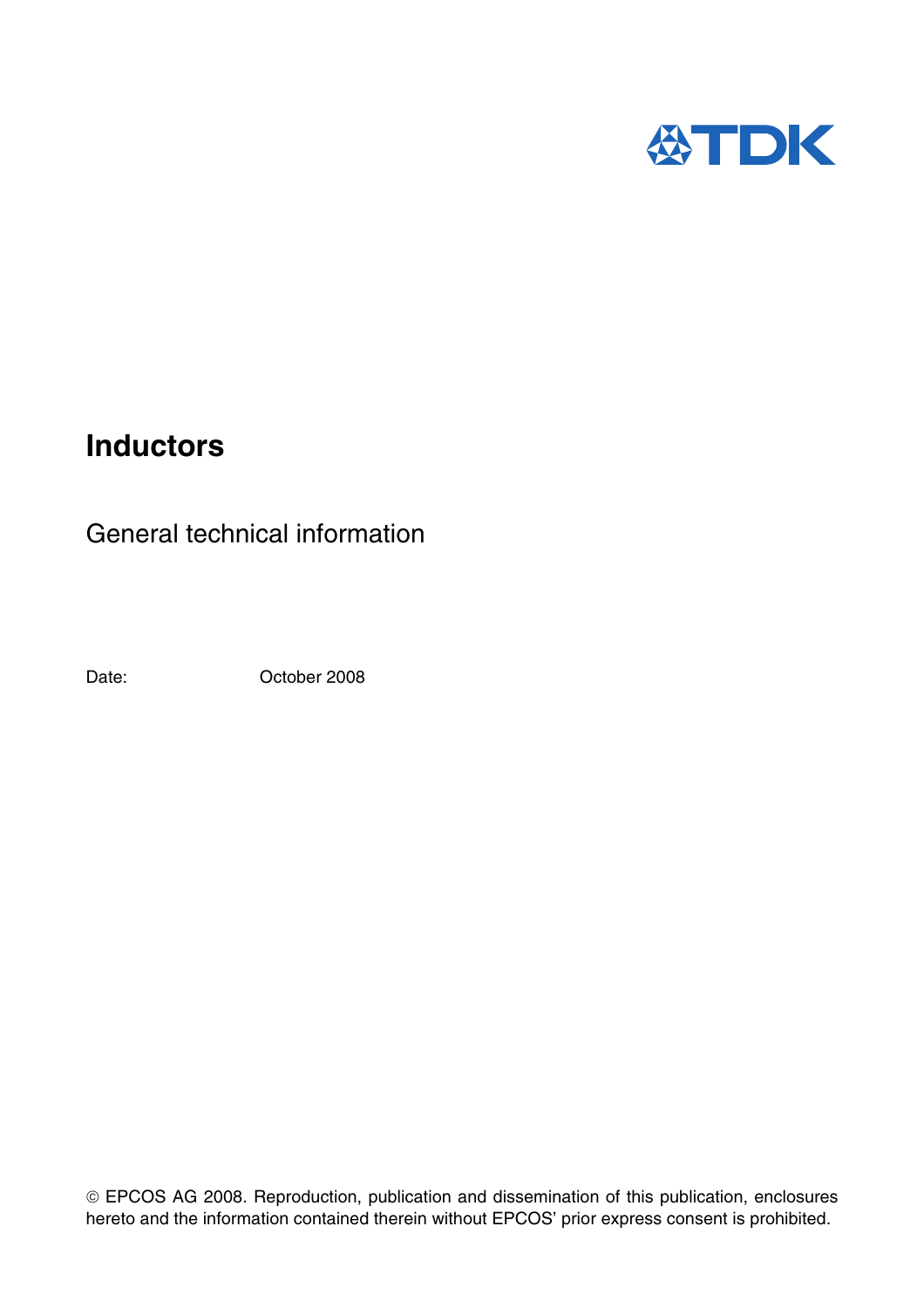

## **1 Inductive components for electronic equipment**

Inductive components store energy intermittently in switch-mode power supplies and DC/DC converters, form parts of RF circuits or RFID systems, match impedances, transform current/voltage, are filter elements and last but not least interference suppression components to ensure EMC.

The requirements on inductors depend on how and where they are used. RF circuits need coils with high quality factors and resonant frequencies. EMC applications require high inductance to achieve good interference suppression characteristics, low Q factors being more desirable here due to the need to avoid resonance.

EPCOS provides suitable inductive components for all applications. This data book contains a wide selection of standard components, from SMT types (starting with SIMID 0402) through 4-line highcurrent inductors for power electronics applications to transformers.

Attention is drawn to the excellent RF characteristics and extremely high reliability of the components, achieved by large-scale production automation and many years of experience in the manufacture of this kind of component.

| Application                       | Inductance | Current<br>rating | Resonance<br>frequency | Q factor  | <b>DC</b><br>resistance |  |
|-----------------------------------|------------|-------------------|------------------------|-----------|-------------------------|--|
| RF circuits,<br>resonant circuits | low        | low               | very high              | very high | low                     |  |
| <b>EMC</b>                        | high       | high              | high                   | low       | very low                |  |
| <b>RFID</b>                       | $\ast$     | low               | high                   | high      | low                     |  |
| <b>DC/DC</b> converters           | $\star$    | high              | medium                 | high      | low                     |  |
| <b>Transformers in DC/DC</b>      | $\ast$     | $\star$           | medium                 | $\star$   | low                     |  |
| Signal processing                 | $\ast$     | low               | high                   |           | medium                  |  |

## **2 Typical applications for inductors and chokes**

∗ depends on the specific application

#### **2.1 RF circuits**

The SIMID product range and leaded RF chokes are especially suitable for RF and other highfrequency circuits. Typical applications are resonant circuits and frequency-selective filters of the type increasingly used in telecommunications engineering and automotive electronics.

EPCOS also offers double-aperture transformers for use as directional couplers and splitters.

## **2.2 Filter circuits**

When inductive components are used for filters in power supplies for electronics, high inductance, the lowest possible DC resistance and a low Q factor are required. The impedance should have a wideband frequency characteristic. In addition to the current rating, the maximum permissible pulse current (switching transient currents) and adequately high core material saturation are of importance.

Chokes of all type series presented here can be used for this range of applications, from the SIMID types right up to chokes with powder cores and one or two lines.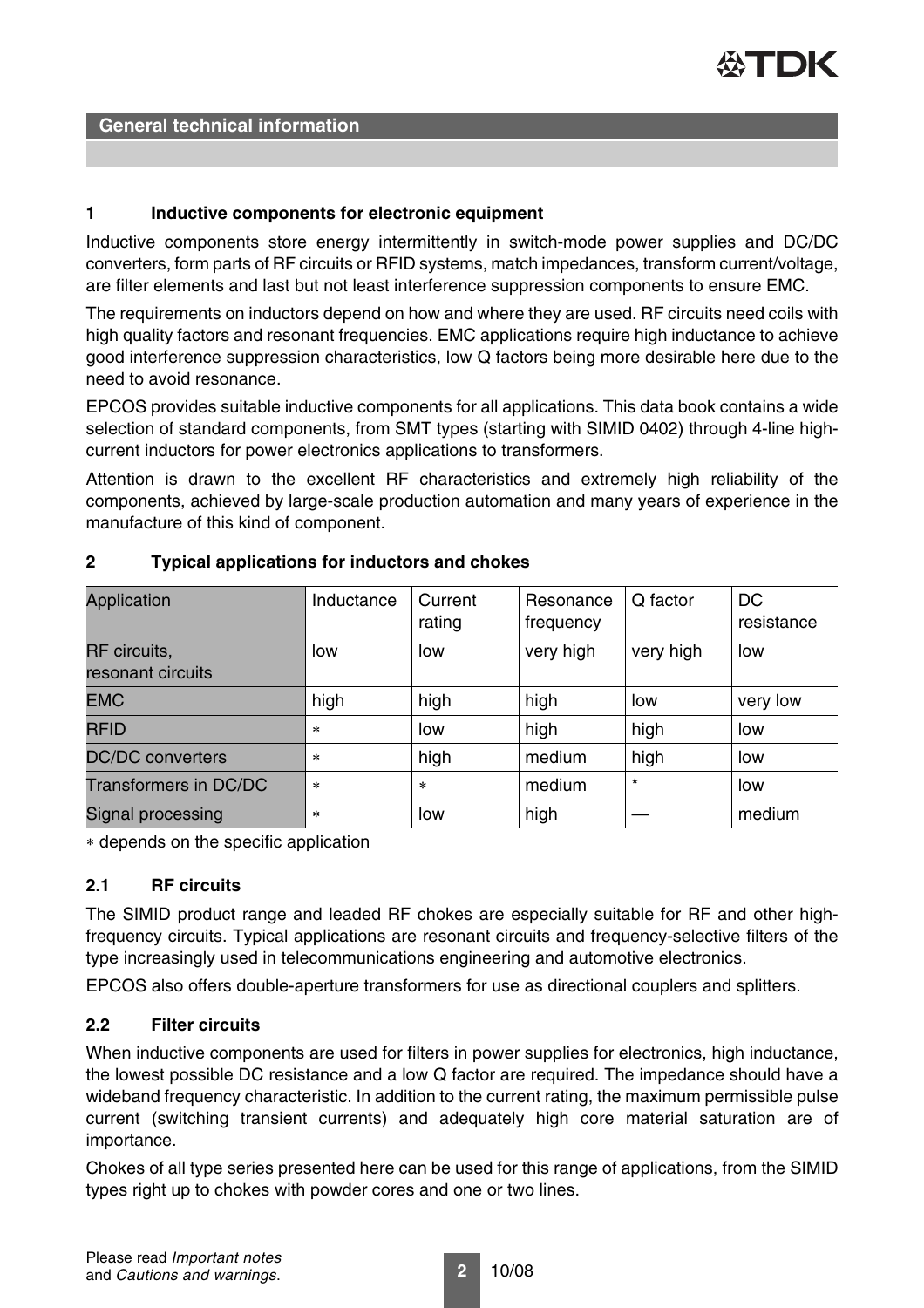

## **2.3 RFID systems**

RFID systems allow contactless identification without direct line-of-sight contact. They are used for wireless data transmission in a range of a few meters. Examples of their application include the automobile industry, logistics, agriculture, medical engineering and security systems.

The range of EPCOS transponder coils is especially designed for high mechanical stability and high sensitivity as required in the automobile industry for immobilizers, car access systems and tire pressure monitoring systems (TPMS).

## **2.4 Switch-mode power supplies, DC/DC converters**

Inductive components are used for magnetic energy storage in all kinds of switch-mode power supplies and DC/DC converters.

Depending on application, a broad range of different components starting from high-current SIMID and SMT power inductors up to toroid chokes and transformers can be used.

#### **Overview**

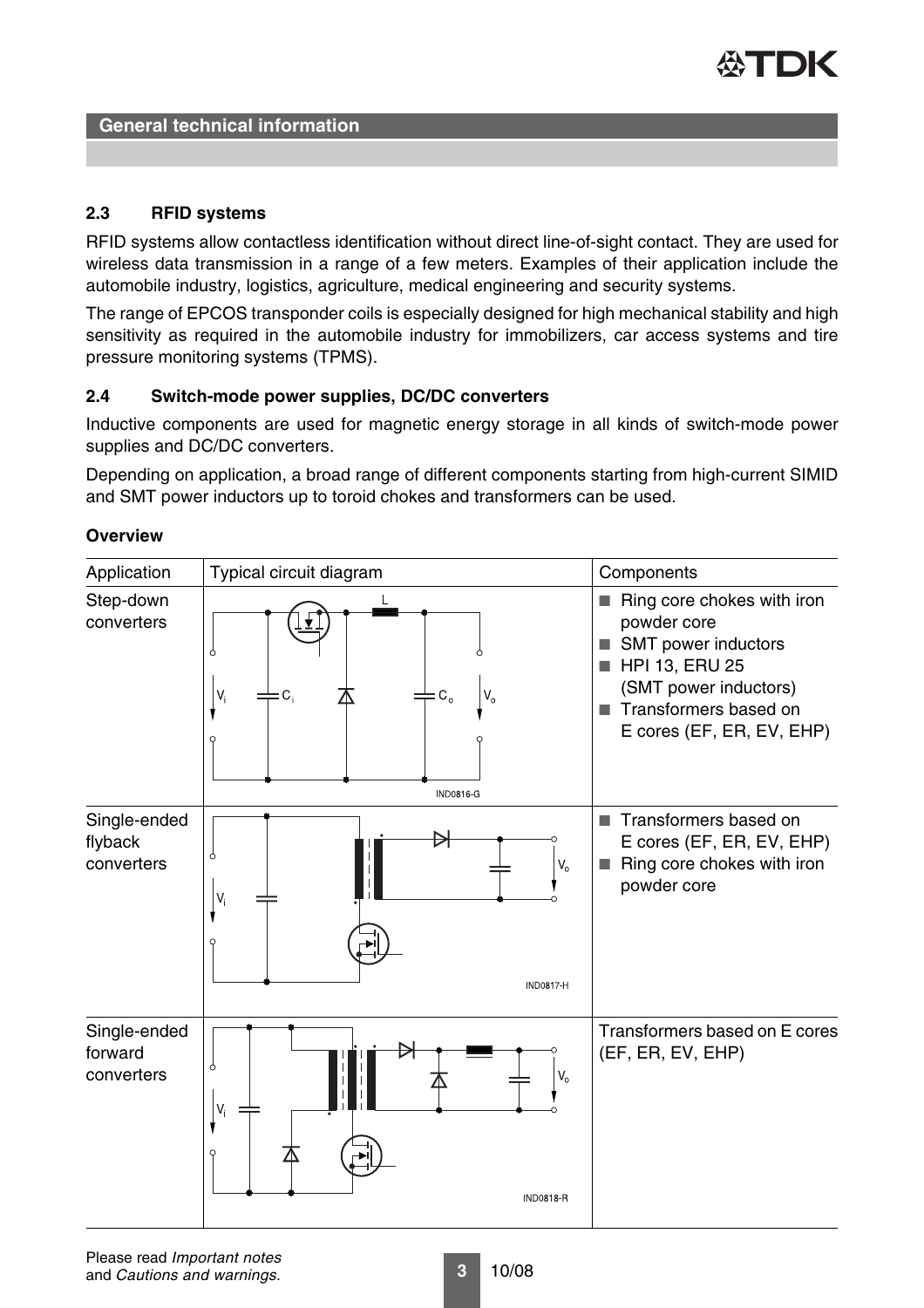



#### **2.5 Signal processing**

Among other things, signal transformers are notable for being able to transform signals in a large frequency range. They are consequently used in particular in high-speed data transmission (e.g. xDSL) for matching and electrical isolation. Innovative materials and a special winding and coil former design result in low losses, good total harmonic distortion, and fulfilling the requirements on creepage and clearance distances.

#### **2.6 EMC applications**

For broadband interference suppression, current-compensated chokes with different core shapes are especially suitable, e.g. ring or D cores and powder core chokes.

Apart from use as filters in mains and other power supply lines, such chokes are important for data lines as used in telecommunications engineering, e.g. in NTBAs (ISDN), in line cards in telephone exchanges (digital and analog) and in automotive electronics for FlexRay<sup>®1)</sup> and CAN bus applications. For FlexRay with a gross data rate of up to 20 Mbit/s, the bus consortium selected the SIMDAD 1812, 100  $\mu$ H as its reference type.

Almost all component families are approved in accordance with the main international standards. All chokes for low-frequency mains networks are dimensioned and tested in compliance with applicable EN and IEC standards.

<sup>1)</sup> FlexRay® is a registered trademark of Daimler AG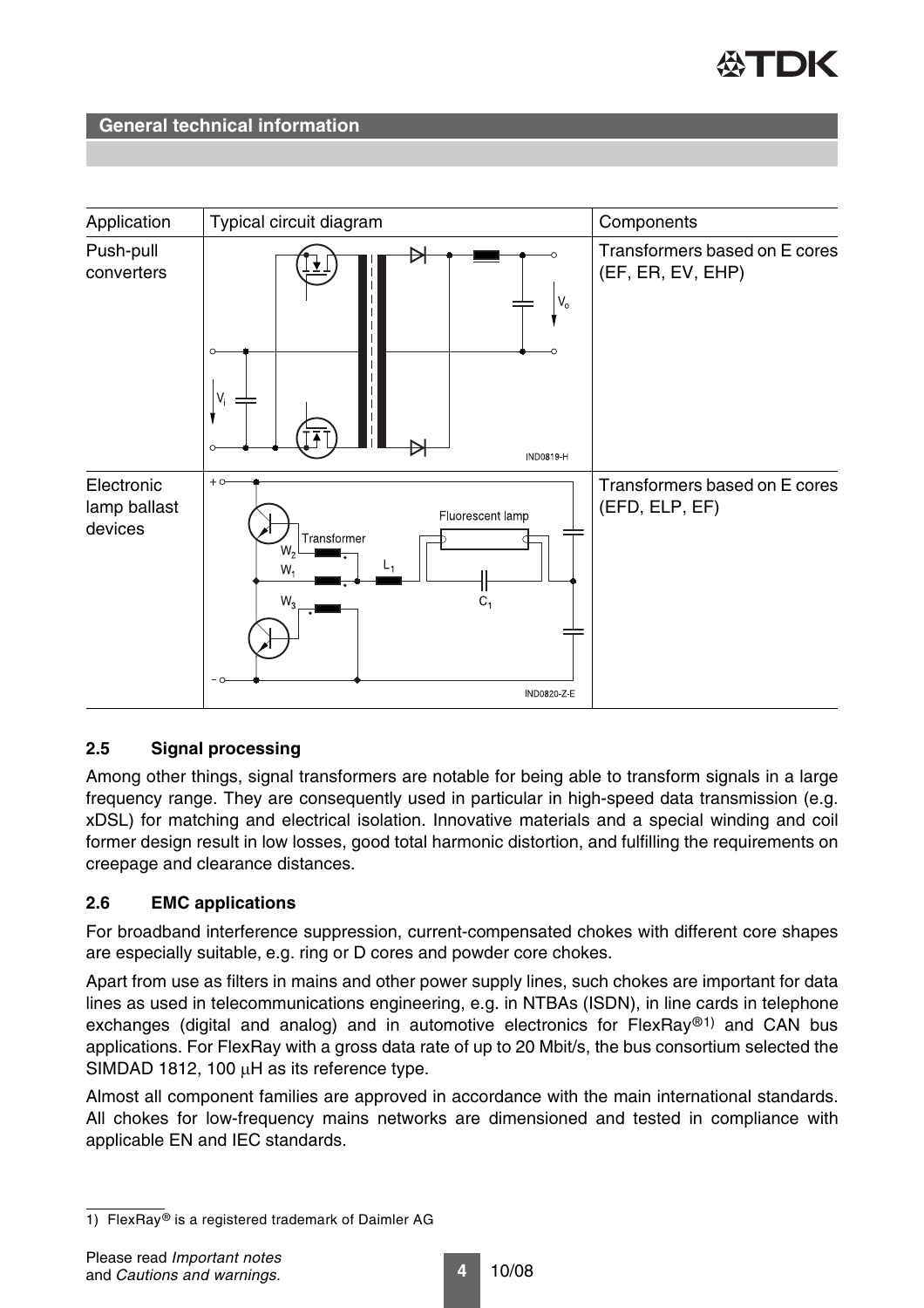

Inductive components with particularly good RF characteristics are achieved by the use of ungapped cores. The manufacturing methods developed by EPCOS lead to good reproducibility of attenuation characteristics and enable production of high-quality components at an attractive price.

The company's many years of experience guarantee that customers fast obtain an economical solutions to match their EMC problems. Our own EMC laboratory in Regensburg or one of our other European EMC partner laboratories is at your disposal at all times to help with professional advice and in carrying out measurements (see chapter "EMC services").

#### **2.6.1 Propagation of interference**

Interference voltage and current can be grouped into common-mode, differential-mode and unsymmetrical:



Figure 1 Propagation modes

**1 (a)** Common-mode (asymmetrical interference):

- occurs between all lines in a cable and reference potential;
- occurs mainly at high frequencies (approximately 1 MHz upwards).
- **1 (b)** Differential-mode (symmetrical interference):
	- occurs between two lines (L-L, L-N);
	- occurs mainly at low frequencies (up to several hundred kilohertz).

## **1 (c**) Unsymmetrical interference: This term is used to describe interference between one line and the reference potential.

## **2.6.2 Characteristics of interference**

To choose the correct EMC measures, we need to know the characteristics of the interference, how it is propagated, and the coupling mechanisms. In principle, interference can also be classified by its propagation mode [\(figure 2\)](#page-5-0). At low frequencies it can be assumed that interference only spreads along conductive structures, at high frequencies virtually only by electromagnetic radiation. In the megahertz frequency range the term coupling is generally used to describe the mechanism.

Accordingly, conducted interferences at frequencies up to several hundred kilohertz is mainly differential-mode *(symmetrical)*. At higher frequencies it is mostly common-mode *(asymmetrical)*.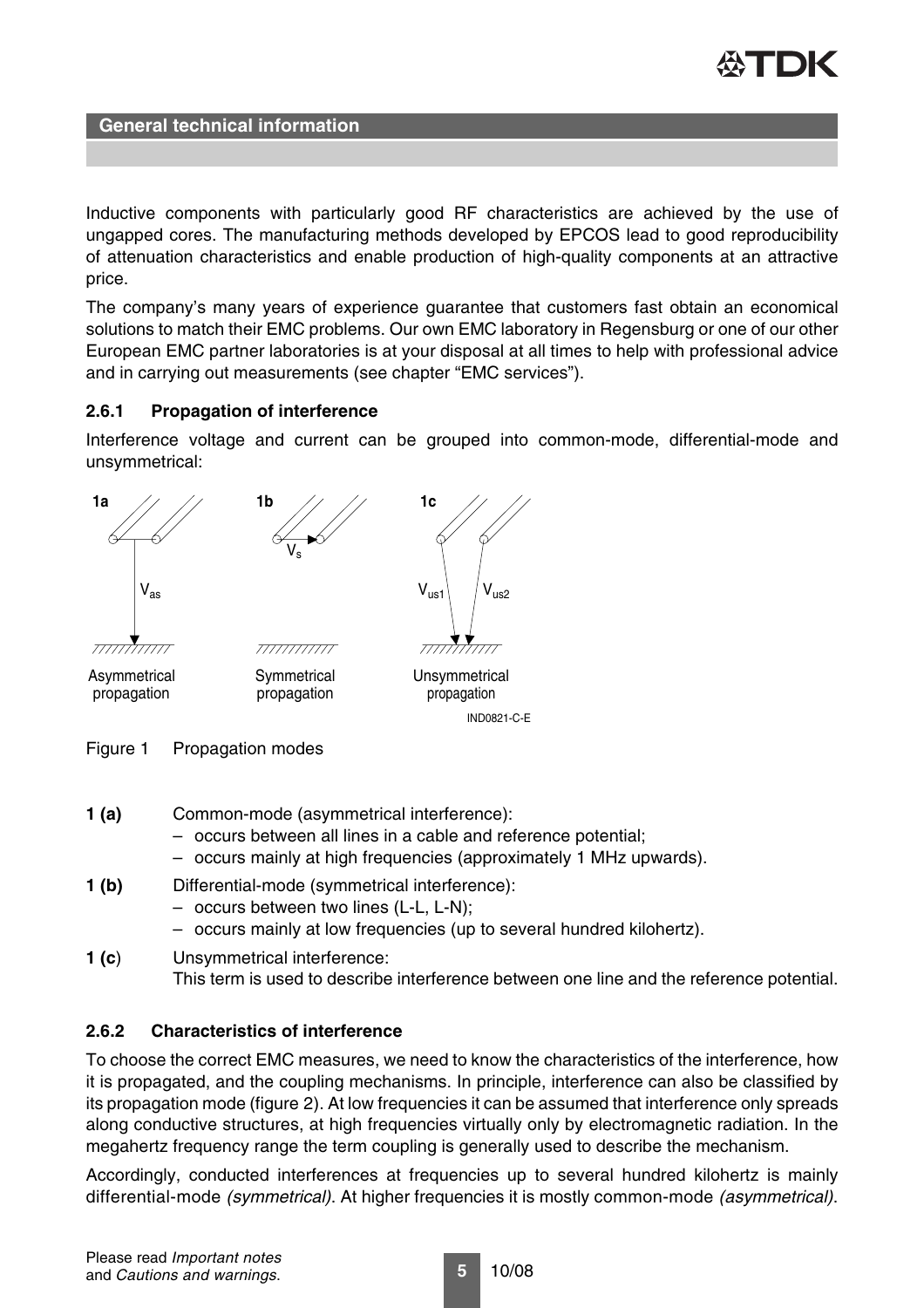

This is because the coupling factor and the effects of parasitic capacitance and inductance between the conductors increase with frequency.

X capacitors and single chokes offer effective differential-mode insertion loss. Common-mode interference can be reduced by current-compensated chokes and Y capacitors. But this will require a well designed, EMC compliant grounding and wiring system.

The categorization of types of interference and suppression measures and their relation to the frequency ranges is reflected in the frequency limits for interference voltage and interference field strength measurements.



<span id="page-5-0"></span>Figure 2 Frequency range overview

DM choke = Iron powder core chokes, but also all single chokes (differential-mode)  $X cap = X capacitors$ CM choke = Current-compensated chokes (common-mode)  $Y$  cap  $Y$  capacitors

#### **2.7 Safety regulations**

When selecting EMC components – in particular for power line applications – the safety regulations applicable to the relevant equipment must be observed.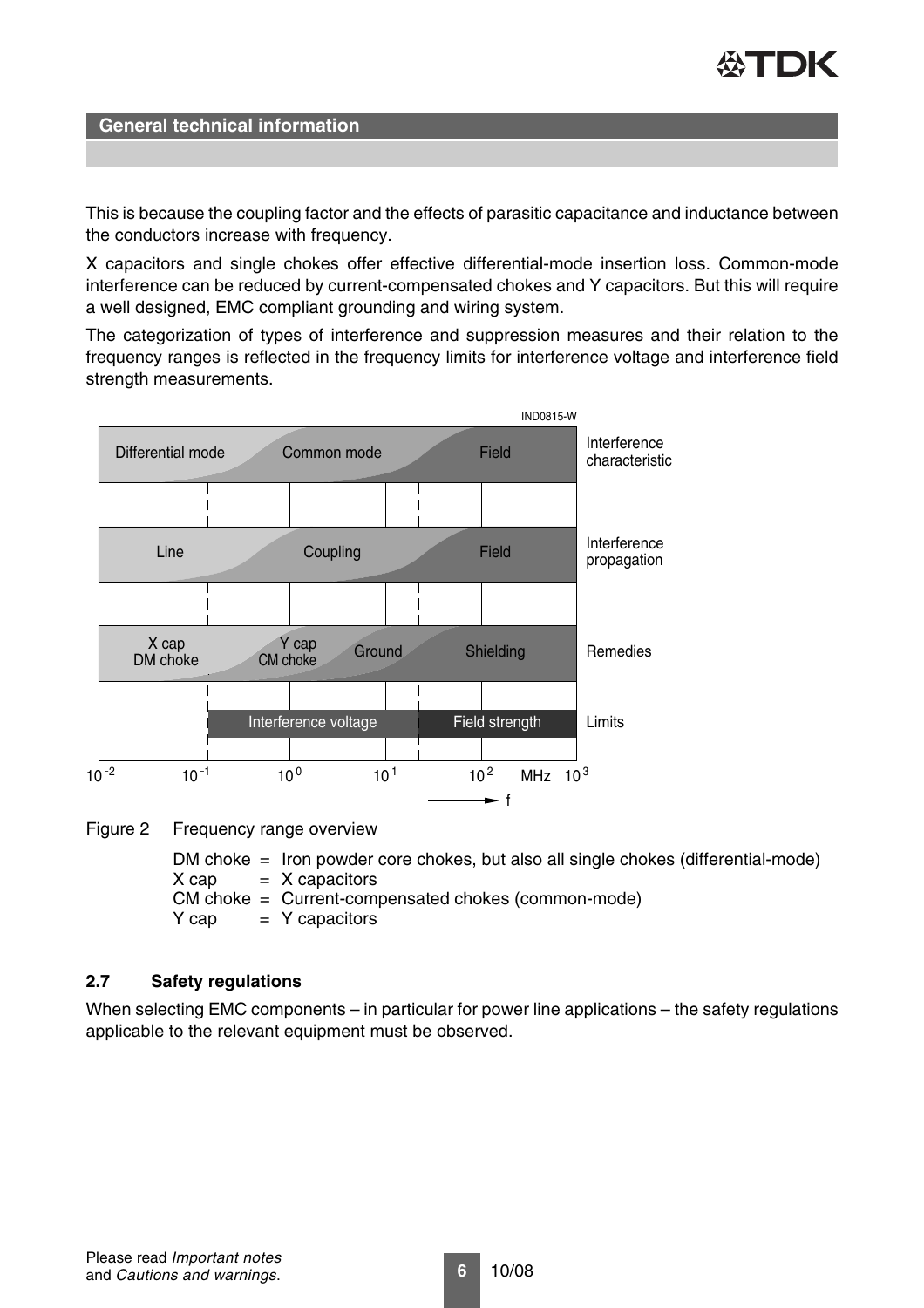

#### **3 Safety approval marks**

Now that the various national standards in Europe have been superseded, chokes are only tested to the current European standard EN 60938-2. The approval from a certification body is valid in all EU member states without further testing. The chokes then bears the safety approval mark issued by the certification body. Our chokes are approved by VDE and thus bear the ENEC mark with identification number 10 of the VDE Certification Institute.

Many of our chokes bear the UL approval mark for use on the North American market.

Safety approval marks granted for chokes are listed in the data sheets.

At the test organizations, our chokes are listed under the following file numbers:

| Certification institute | File number  | Standard       |
|-------------------------|--------------|----------------|
| <b>VDE</b>              | 40405-4710-* | EN 60938-2     |
| UL                      | E70122       | <b>UL 1283</b> |

Europe:

ENEC 10 VDE

North America:



UL USA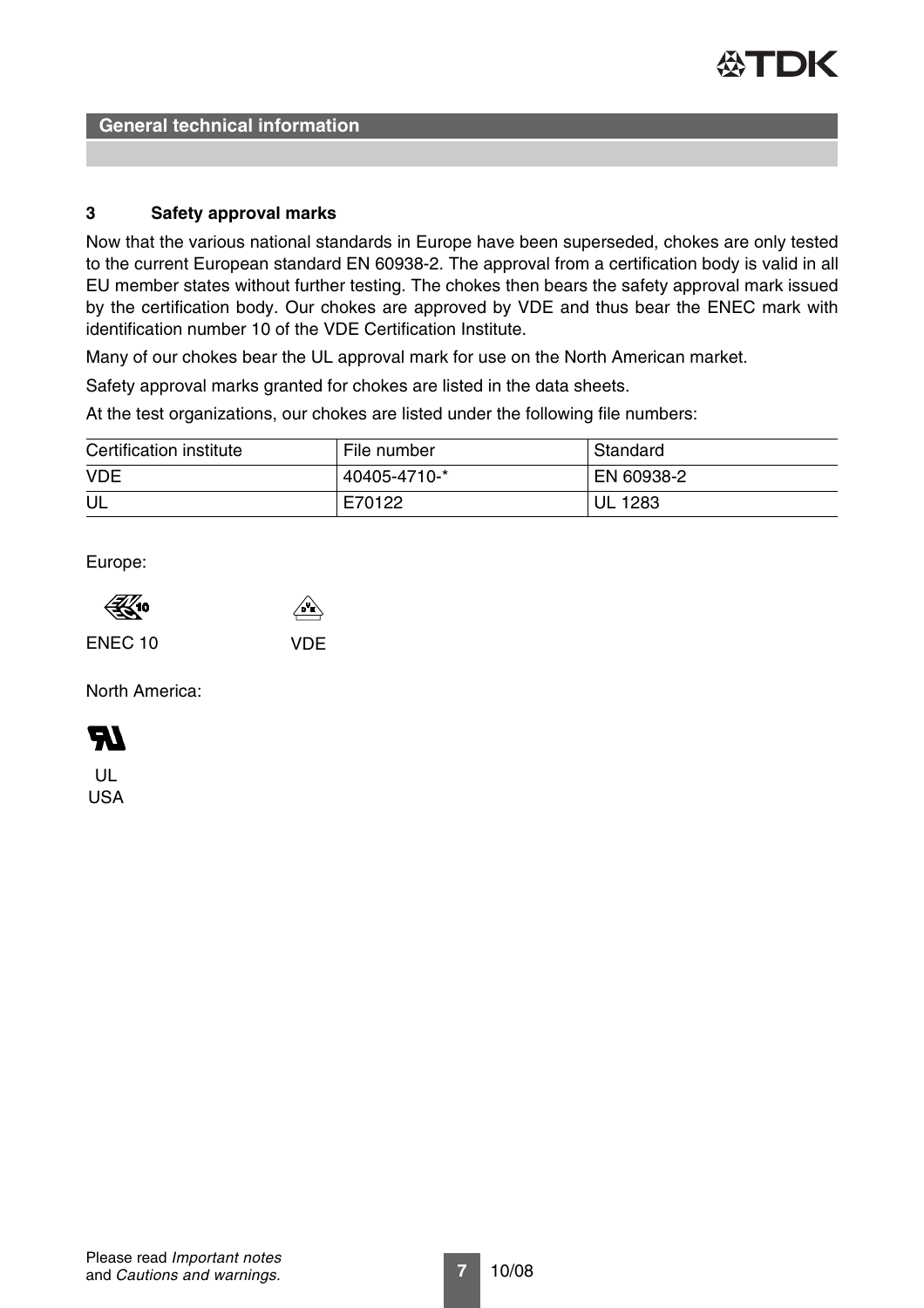

## **4 Electrical characteristics**

## **4.1** Rated voltage V<sub>R</sub>

The rated voltage  $V_R$  is the maximum AC or DC voltage that can be continuously applied to the component at temperatures between the lower category temperature  $T_{min}$  and the upper category temperature  $T_{\text{max}}$ .

## **4.2** Test voltage V<sub>test</sub>

The test voltage  $V_{test}$  is the AC or DC voltage that may be applied to a component for the specified test duration in the course of final inspection (100% end of line testing). This test may be repeated once as an incoming goods inspection test.

## **4.3 Rated current IR**

The rated current  $I_R$  is the AC or DC current at which the component may be continuously operated under nominal operating conditions.

For components with one, two or three lines, the rated current is specified for simultaneous flow of a current of this value through all lines.

During AC operation, higher thermal loads may be caused due to waveforms deviating from a pure sinewave. Where necessary, such cases must be taken into consideration.

## **4.4 Current derating Iop/IR**

At ambient temperatures above the rated temperature stated in the data sheet, the operating current must be reduced according to the derating curve.

#### **4.5 Saturation current Isat**

The maximum permissible DC with inductance decrease  $\Delta L/L_0$  of approx.10% (or as specified).

#### **4.6 Overcurrent**

The rated current may be exceeded briefly. Details on permissible currents and load duration can be provided on request.

#### **4.7 Pulse handling capability**

Saturation effects (e.g in the ferrite cores used) may occur when high-energy pulses are applied to components, and these may lead to impaired interference suppression. The maximum permissible voltage/time integral area is used to characterize the pulse handling capability of chokes. For standard components a range from 1 to 10 mVs can be assumed. More specific data can be provided on request.

#### **4.8** Rated inductance L<sub>R</sub>

The rated inductance  $L_R$  is the inductance used to designate the choke, as measured at the frequency  $f<sub>L</sub>$ .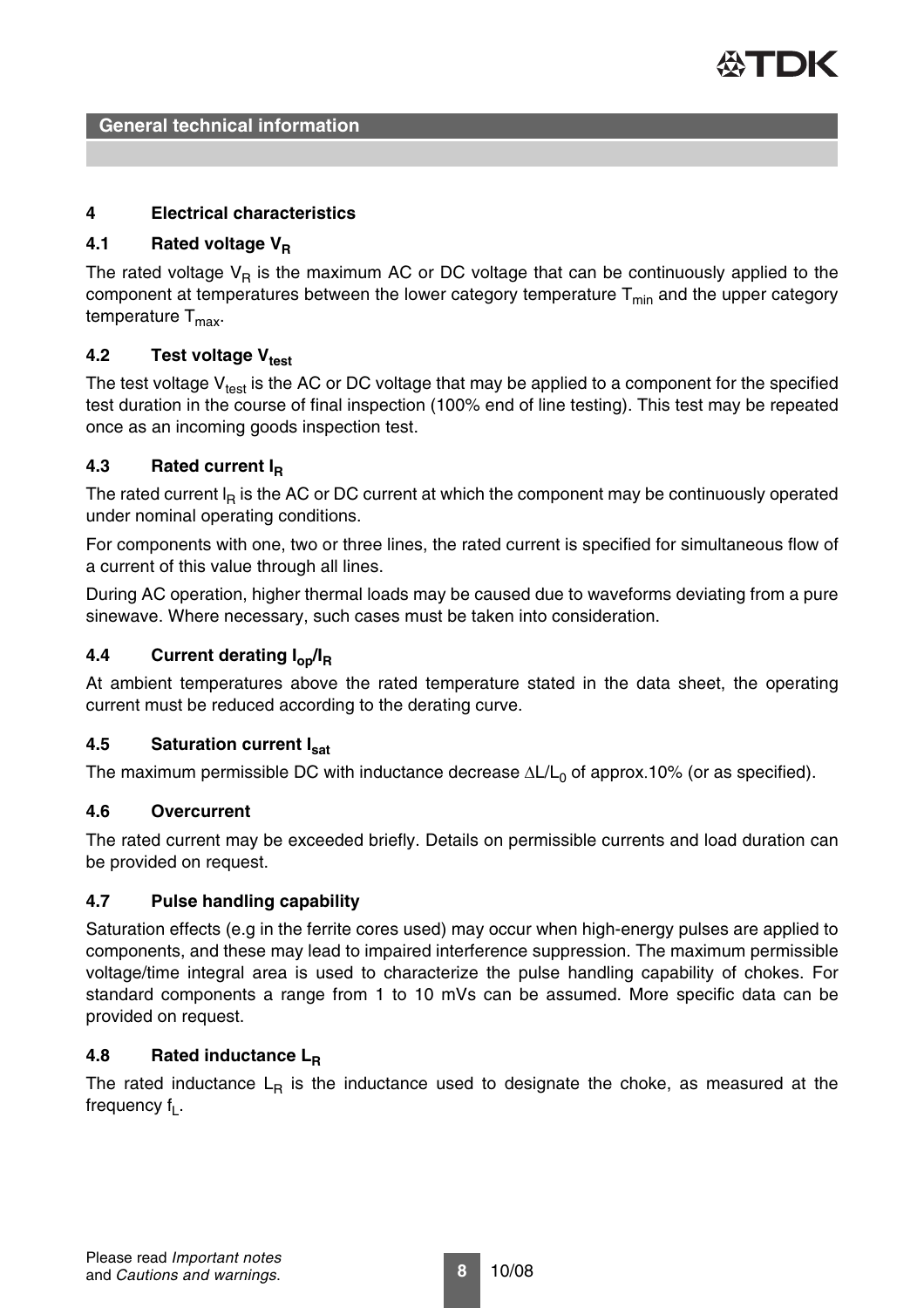

## **4.9** Stray inductance L<sub>strav</sub>

The stray inductance  $L_{\text{stray}}$  of a current-compensated choke is the inductance measured through both coils when a current-compensated choke is shortcircuited at one end. This affects symmetrical interference.



Figure 3 Stray inductance

## **4.10 Inductance decrease** ∆**L/L0**

The inductance decrease  $\Delta L/L_0$  is the drop in inductance at a given current relative to the initial inductance  $L_0$  measured at zero current. The data sheets specify this as a percentage. This decrease is caused by magnetization of the core material, which is a function of the field strength, as induced by the operating current. Generally the decrease is less than 10%.

## 4.11 DC resistance R<sub>typ</sub>, R<sub>min</sub>, R<sub>max</sub>

The DC resistance is the resistance of a line measured using direct current at a temperature of 20  $\degree$ C (unless otherwise specified in the datasheet), whereby the measuring current must be kept well below rated current.

R<sub>typ</sub> typical value<br>R<sub>min</sub> minimum val  $R_{\text{min}}$  minimum value<br> $R_{\text{max}}$  maximum value maximum value

## **4.12** Winding capacitance, parasitic capacitance C<sub>P</sub>

Parasitic capacitances  $(C_P)$ , which impair the RF characteristics of components, are related to component geometry. These capacitances may affect the two lines mutually (symmetrically) as well as the line-to-ground circuit (asymmetrically). The design of all EMC components supplied by EPCOS minimizes parasitic effects. The components consequently exhibit excellent interference suppression characteristics right up to high frequencies.

## **4.13 Resonant frequency fres**

Interaction between the parasitic capacitance  $C_P$  and the inductance L of the component produces a parallel resonant circuit. At the self-resonant frequency the energy consequently oscillates between the internal elements capacitance and inductance, and there is virtually no further energy intake. The component acts like a high resistance. At higher frequencies the component works capacitively. The component should therefore be operated well below resonant frequency.

## **4.14 Quality factor Q**

Quality factor Q is the quotient of the imaginary part of the impedance divided by the real part.

## **4.15 Measuring frequencies f<sub>o</sub>, f<sub>L</sub>**

 $f_{\Omega}$  is the frequency for which the quality factor Q of a choke is specified.

 $f<sub>L</sub>$  is the frequency at which the inductance of a choke is determined.

**9** 10/08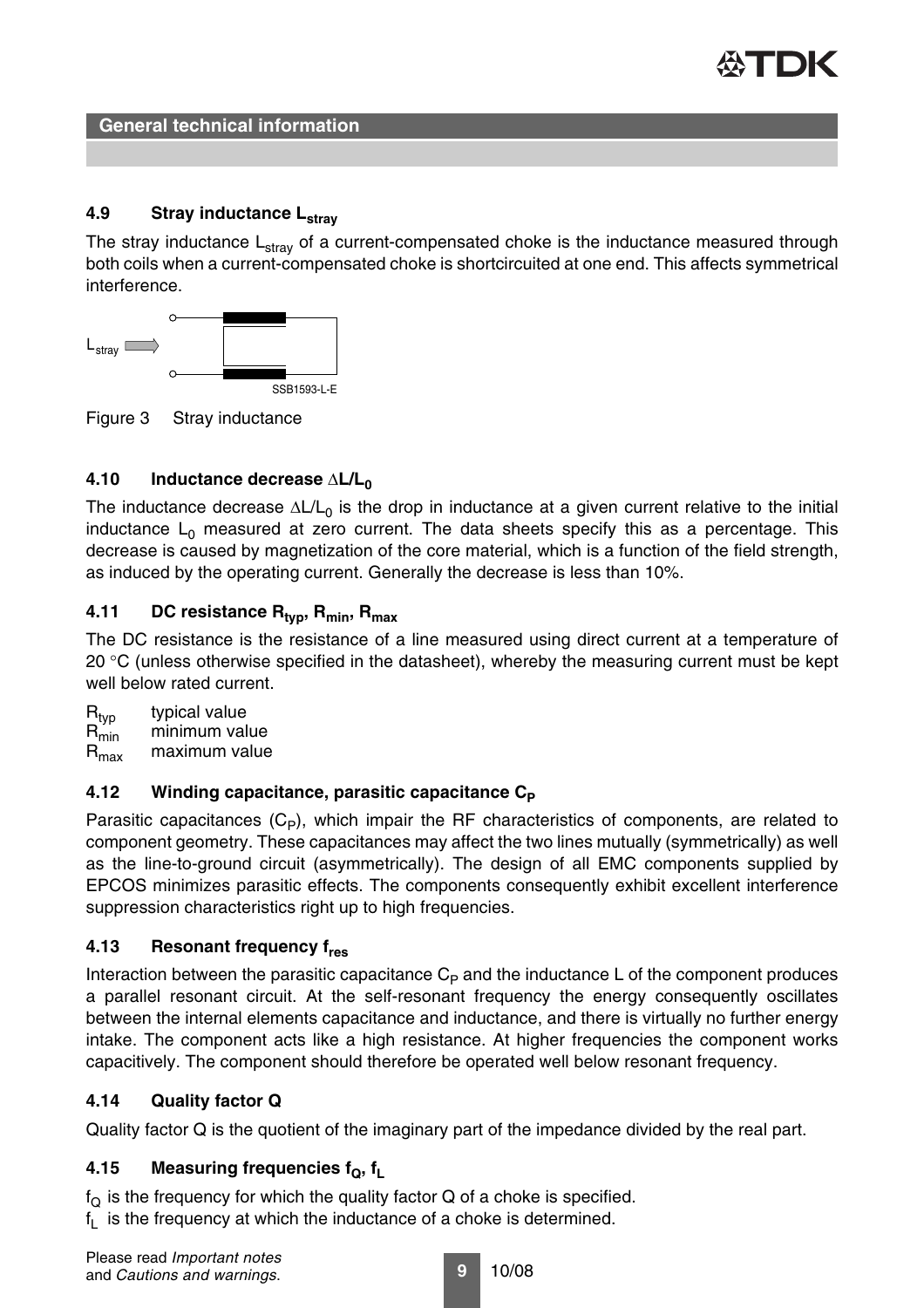

#### **4.16 Sensitivity**

This indicates in  $mV/\mu T$  how high the open-circuit voltage induced in a transponder coil will be in a magnetic field.



Figure 4 Test setup for sensitivity measurement

#### **4.17 Insertion loss**

Insertion loss is a criterion for the effectiveness of interference suppression components, measured by using a standardized circuit ([figure 5](#page-9-0)).



<span id="page-9-0"></span>The input terminals of the component under test are connected to an RF generator with impedance Z (usually 50  $\Omega$ ). At the output end of the component, the voltage is measured using a selective voltmeter having the same impedance Z. The insertion loss is then calculated from the quotient of half the open-circuit generator voltage  $V_0$  and the component output voltage  $V_2$ .

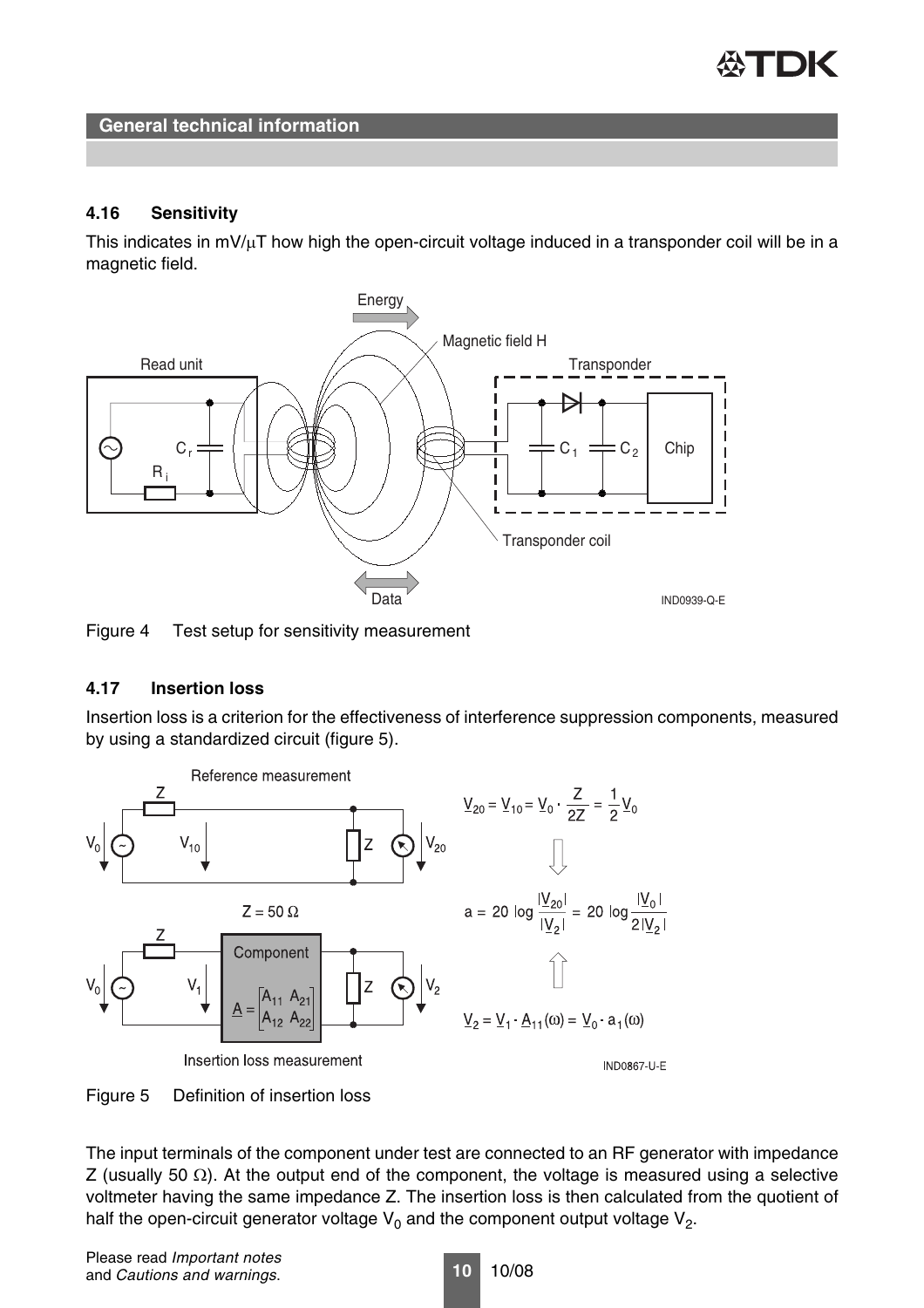

#### **5 Temperature behaviour of closed ferrite cores**

EPCOS defines all electrical values and tolerances at 20 °C and the respectively specified temperature. The use of chokes with cores made of soft magnetic materials means that component characteristics depend on the temperature behaviour of the selected core material. So deviant magnetic properties (e.g. permeability, saturation) of the core material will result at other temperatures. This will lead to different inductance values, insertion loss or saturation properties of the component. Mainly at high temperatures the saturation limit will decrease and the choke will be saturated (even if the surge current is not changed compared to room temperature), and the inductance value will decrease dramatically. The shift in behaviour of the components due to temperature must be checked in the equipment of the customer for critical operating conditions. In an example for insertion loss, the temperature dependence of different ferrite materials (NiZn and MnZn) with different permeability is shown at the temperatures  $-40\degree C$ , +20  $\degree C$  and 125  $\degree C$ .



Figure 6 Insertion loss  $\alpha$  (common-mode) measured on B82793S0513N201



Figure 7 Insertion loss  $\alpha$  (common-mode) measured on B82793C0474N215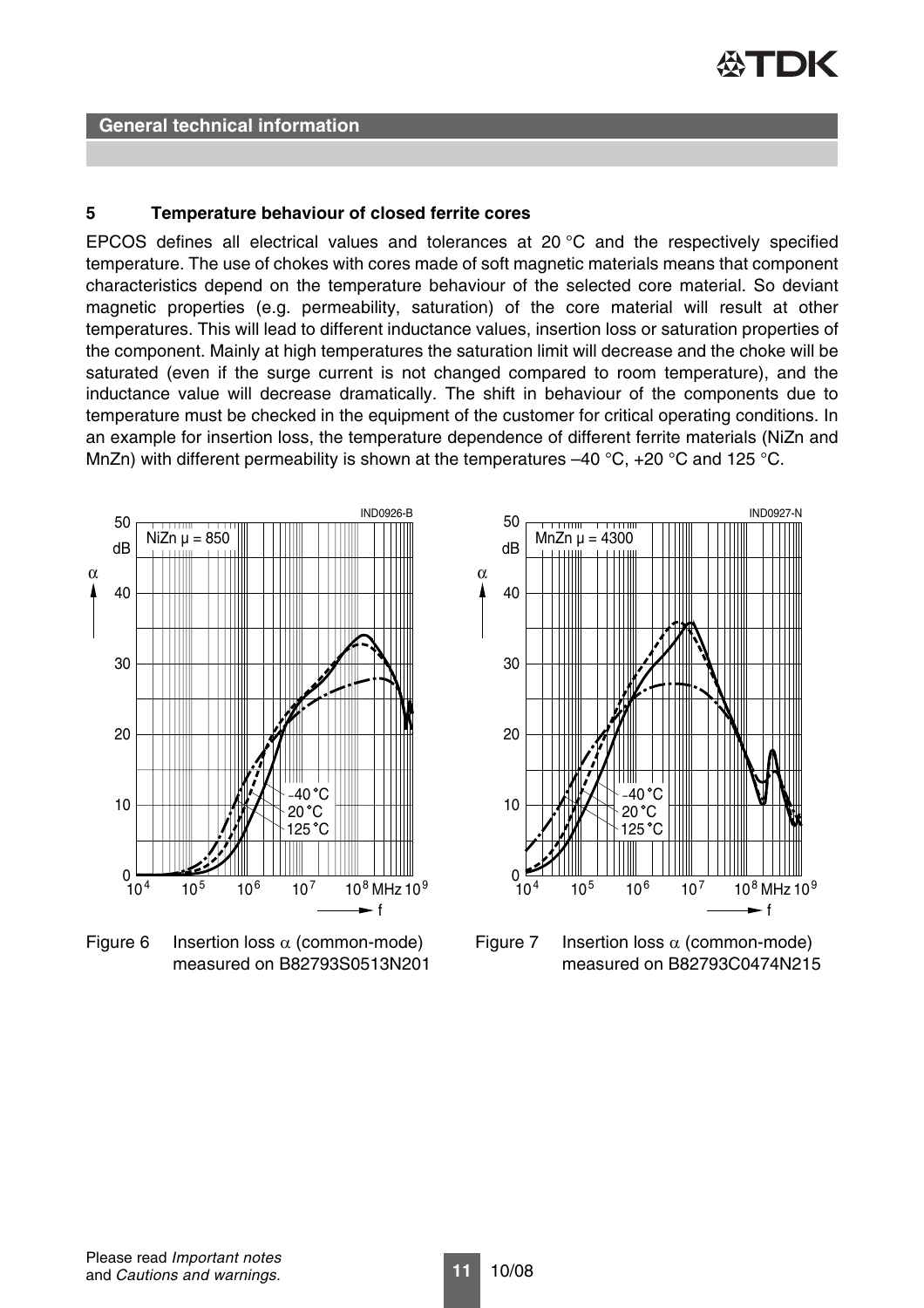



Figure 8 Insertion loss  $\alpha$  (common-mode) measured on B82790C0105N240



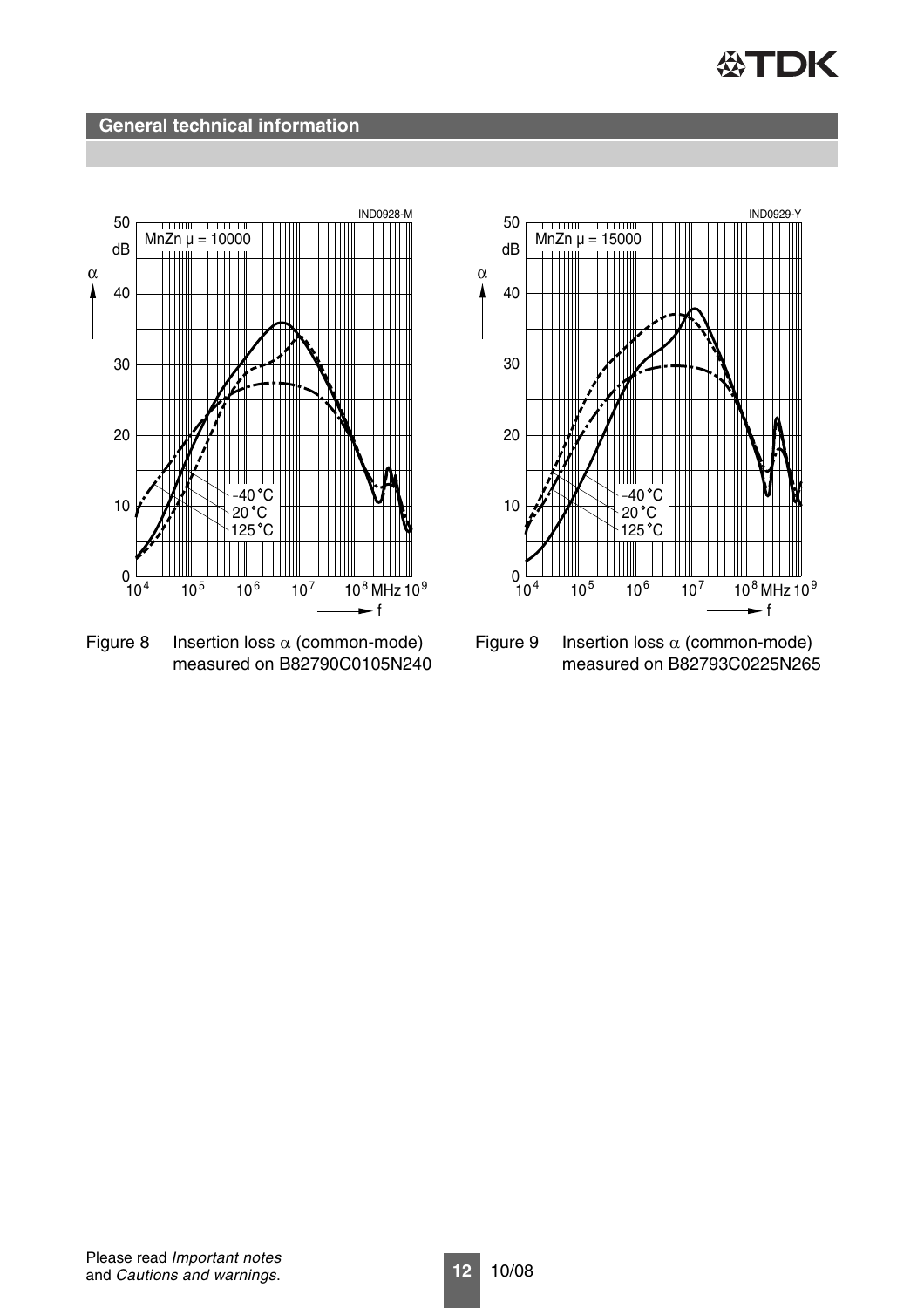

#### **6 Mechanical properties**

#### **6.1 Potting (economy potting, complete potting)**

We distinguish between economy potting and complete potting.

Economy potting is used to fix the core and windings in the case and the windings on the core. This is an economical technique that enables a single resin casting procedure to be used. Most chokes supplied by EPCOS are manufactured in this way.

Complete potting is only required when the thermal conductivity of economy potting is not adequate or if the customer has special demands. Complete potting requires several process steps to ensure complete embedding of the core and windings.



Economy potting and a setting complete potting complete potting



#### **6.2 Types of winding**

EPCOS uses different types of winding to suit the respective technical requirements:

- single-layer winding
- multilayer winding
- random winding

The different types of winding lead to different inductance characteristics, especially at high frequencies.

*Single-layer winding:*





## Compared to other types of winding, this leads to the lowest possible capacitances and thus the highest resonant frequencies.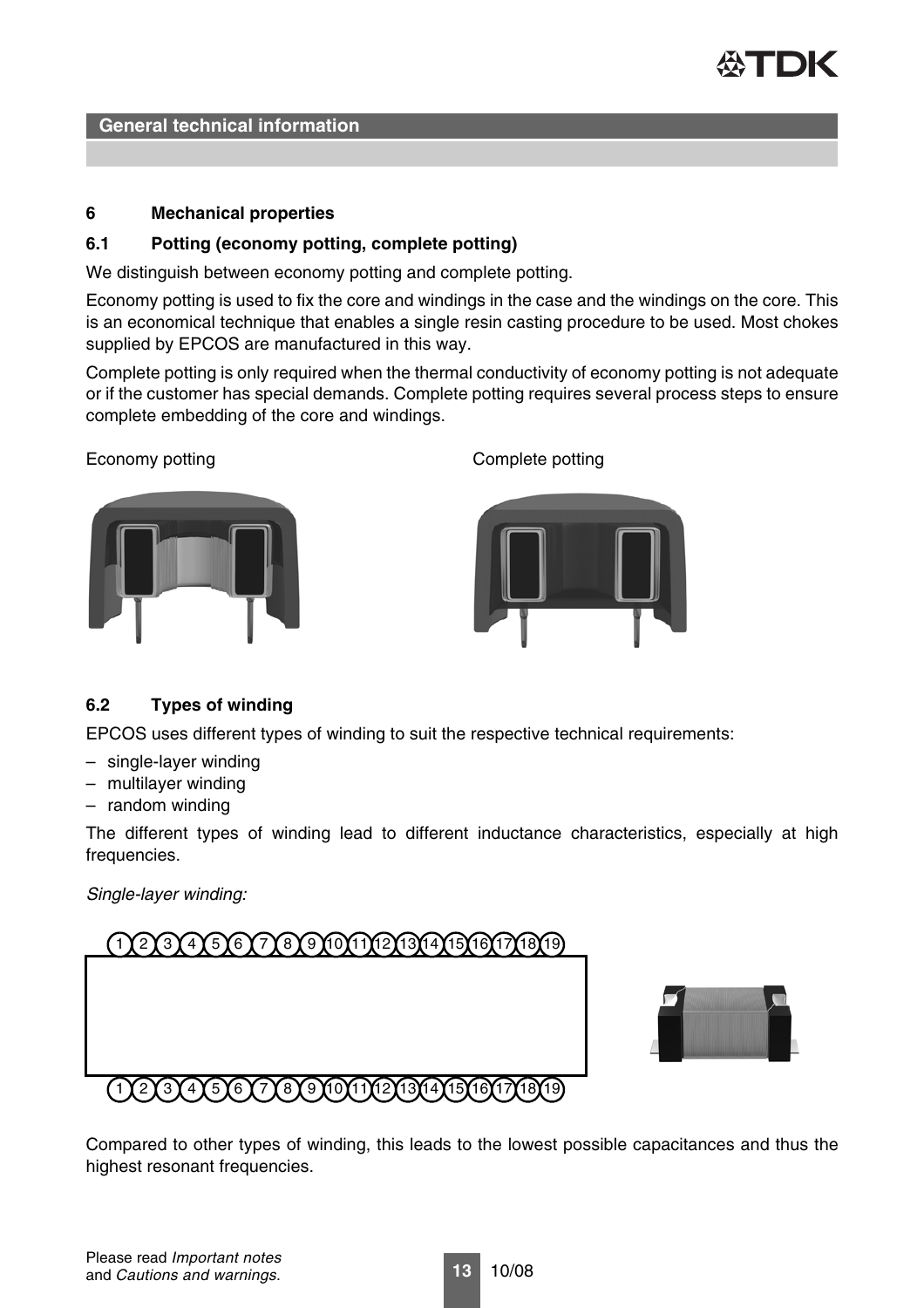

*Multilayer winding:*



Compared to other types of winding, this type leads to the highest capacitances and thus the lowest resonant frequencies.

*Random winding:*



This method of winding a coil does not permit the final position of a turn to be predetermined exactly. The cross-section clearly shows a disorderly, random arrangement of the turns. This leads to the parasitic capacitances being only minimally greater than those achieved by single-layer winding, and the resonant frequencies are equal to those achieved by single-layer winding.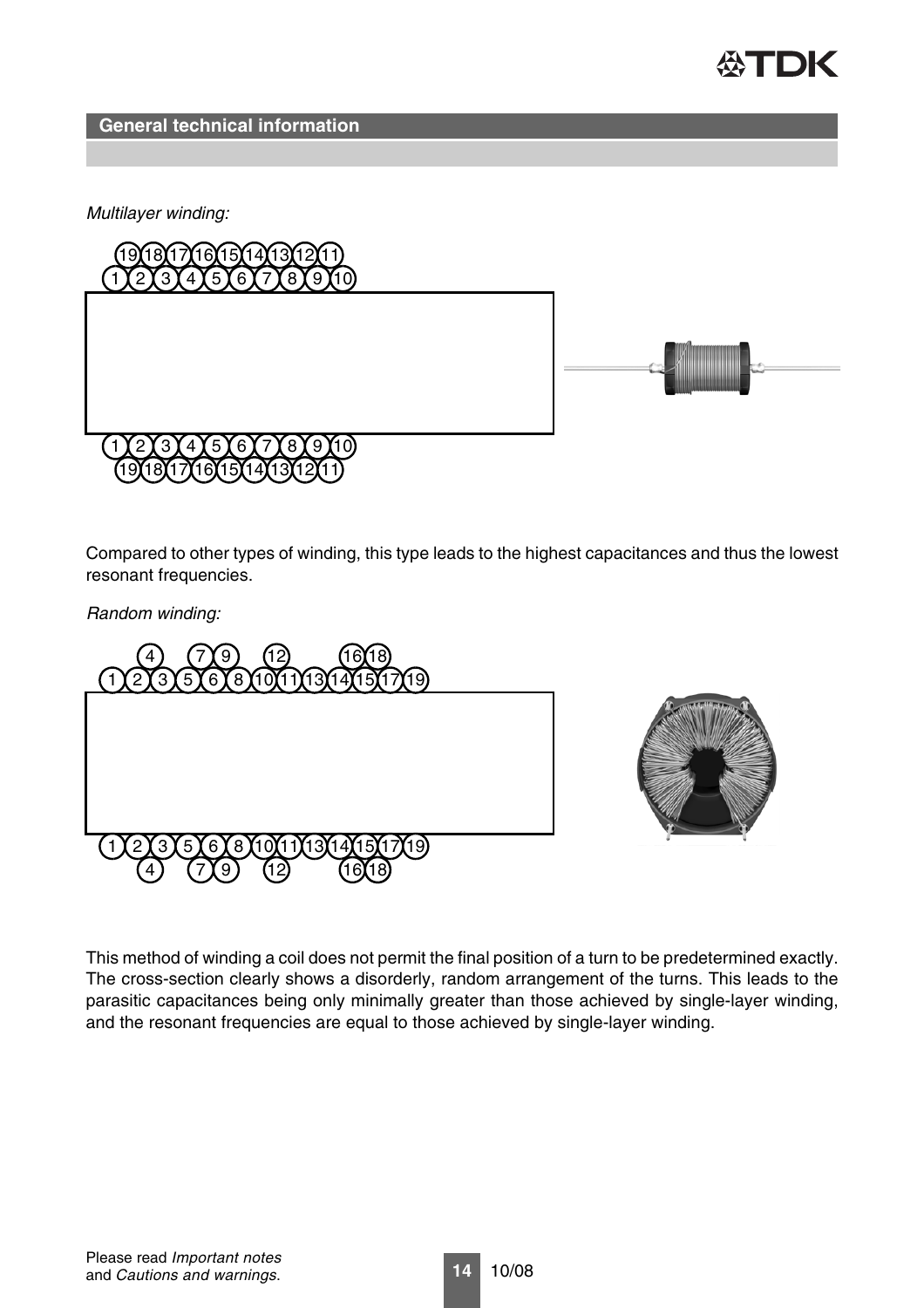

## **6.3 RF characteristics of various types of winding**

[Figure 10](#page-14-0) shows impedance as a function of frequency for two chokes of the same inductance. One choke has a two-layer winding, the other is randomly wound and has a considerably higher first resonant frequency. Spurious resonances are very much higher than 10 MHz. Impedance at frequencies above the first resonant frequency is approximately five times higher. This leads to better interference suppression at high frequencies.



<span id="page-14-0"></span>

The RF characteristics of all chokes supplied by EPCOS are reproducible, as the winding processes that we have developed for single-layer, multilayer and random winding ensure that the characteristics of the manufactured inductors show very little variation.

Reproducibility of electrical characteristics of chokes is mainly determined by the manufacturing process. At EPCOS coils are wound mainly by automatic machines (either fully or semi-automated). This permits even complicated winding patterns to be created in large production runs with very little variation in product characteristics.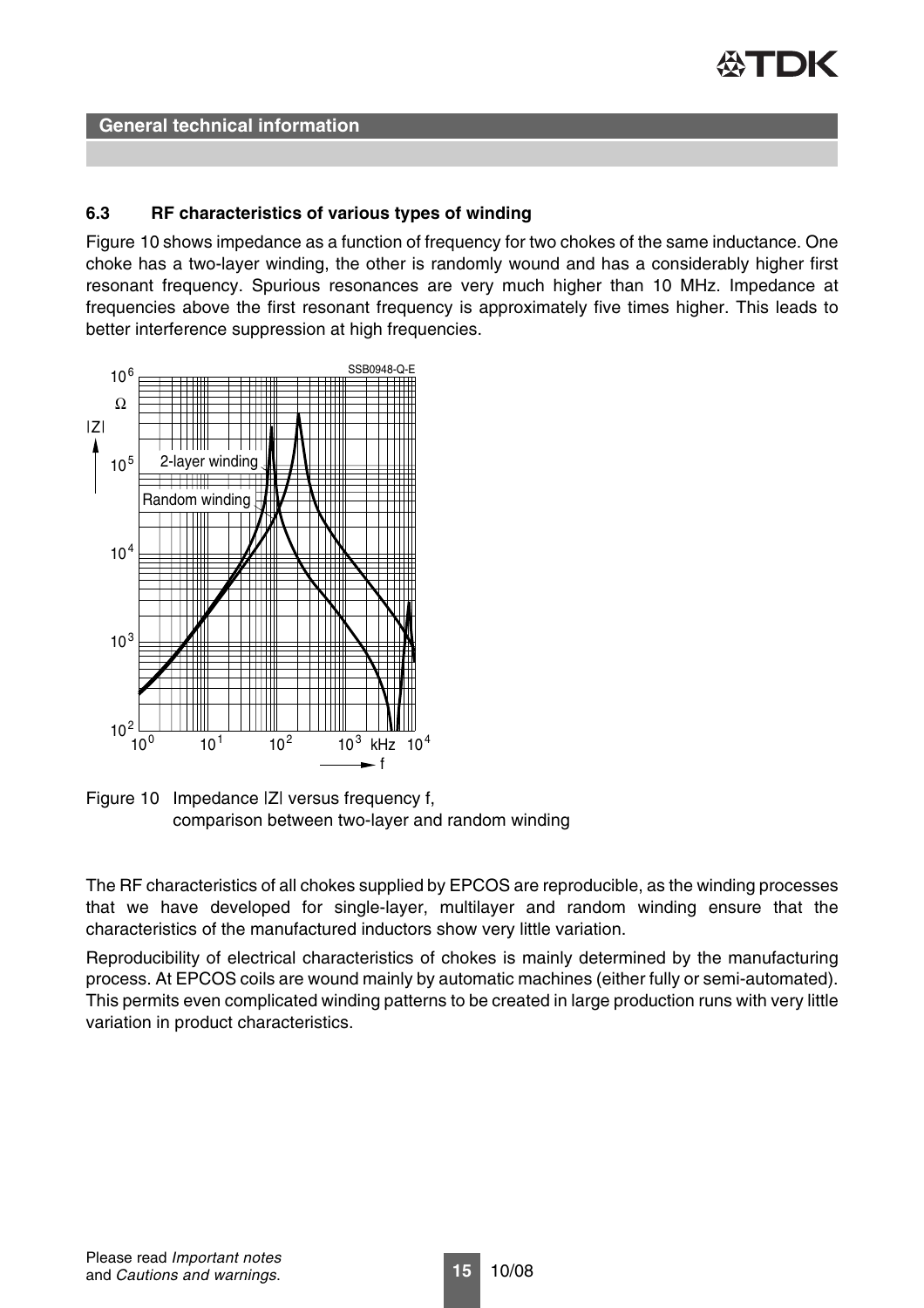

#### **7 Climatic characteristics**

## 7.1 Upper and lower category temperature T<sub>max</sub> and T<sub>min</sub>

Upper category temperature  $T_{max}$  and lower category temperature  $T_{min}$  are the highest and lowest permissible ambient temperatures, respectively, at which a component can be operated continuously.

#### **7.2** Rated temperature T<sub>R</sub>

Rated temperature  $T_R$  is the highest ambient temperature at which a component may be operated under nominal conditions.

#### **7.3 Reference temperature for measurements**

Unless otherwise specified in data sheets, the reference temperature for all electrical measurements is 20 °C to IEC 60068-1.

#### **7.4 IEC climatic category**

lEC 60068-1, Appendix A, defines a method of specifying the climatic category by three groups of numbers delimited by slash characters.

| Example:   | 55/125/56 |  |  |  |  |
|------------|-----------|--|--|--|--|
| $-55$ °C   |           |  |  |  |  |
| $+125$ °C- |           |  |  |  |  |
| 56 days    |           |  |  |  |  |

#### **1st group of numbers:**

Absolute value of the lower category temperature  $T_{min}$  as test temperature for test Aa (cold) to IEC 60068-2-1

#### **2nd group of numbers:**

Absolute value of the upper category temperature  $T_{\text{max}}$  as test temperature for test Ba (dry heat) to IEC 60068-2-2 test duration: 16 h

#### **3rd group of numbers:**

Stress duration in days.

Test Cab (damp heat, steady-state) to IEC 60068-2-3 at  $(93 + 2/-3)$ % relative humidity and 40 °C ambient temperature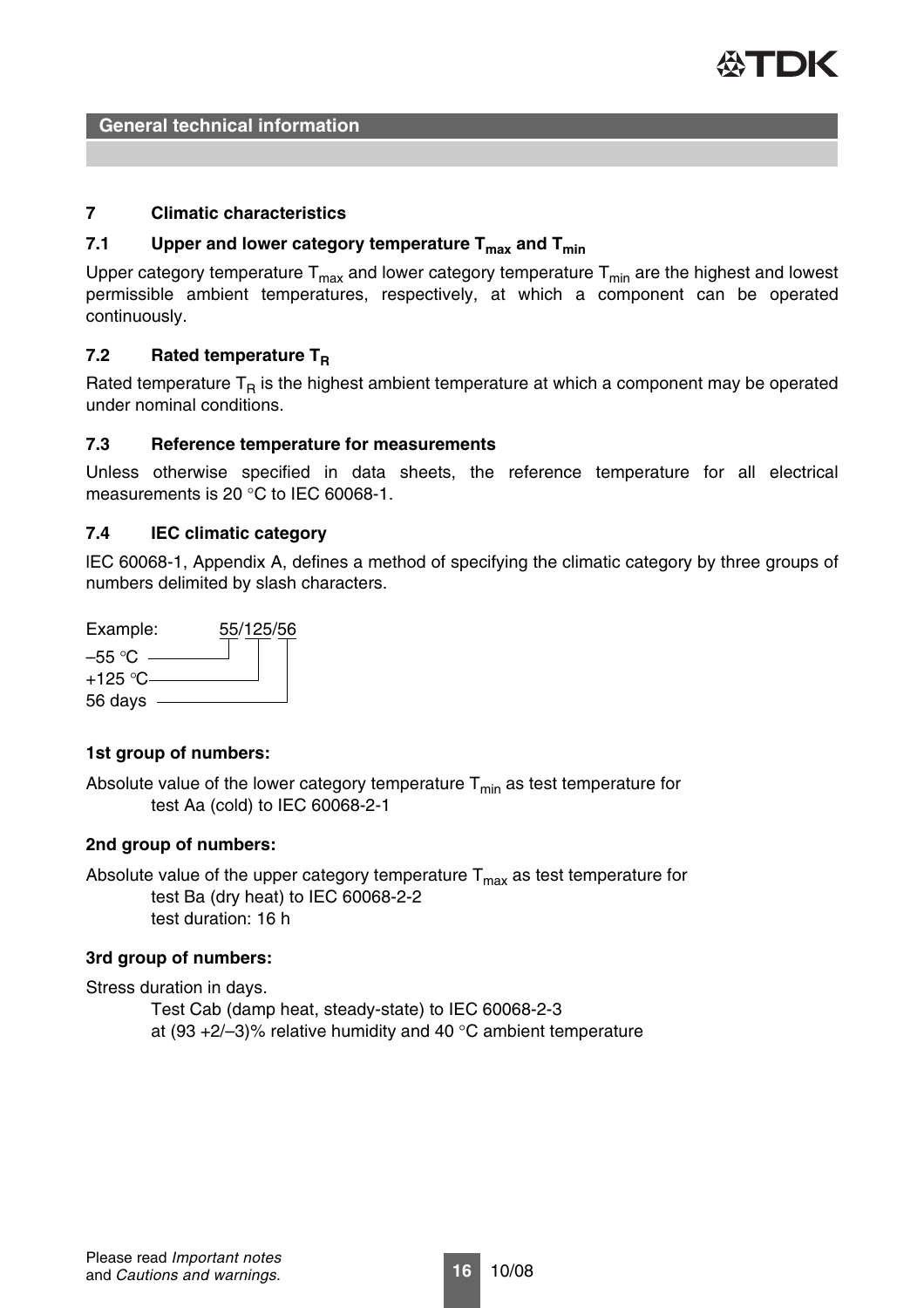

#### **8 Storage conditions in site and sales warehouses**

#### **8.1 Purpose/aim**

This guideline regulates storage conditions for finished goods in site warehouses and sales warehouses (those of EPCOS sales companies) to assure that delivered products have the same processing properties as when put into storage.

#### **8.2 Ambient conditions**

For all components the following storage conditions apply:

- storage is in the original package in a non-aggressive atmosphere,
- storage temperature should not be less than –25 °C (–13 °F) and not exceed +40 °C (+104 °F),
- relative humidity should be 75% as an annual average and 95% on max. 30 days per annum, condensation is not allowed. To limit humidity to max. 70%, if necessary, vacuum packages (dry packs) are being used.

#### **8.3 Shelf life**

The shelf life of electronic components is limited by material characteristics or decreasing solderability of the terminations.

All components can be processed as specified within two years from date of production. To allow for enough storage time with the customer, components should be delivered no later than at least one year prior to the end of the warranty term of two years.

#### **8.4 Legal requirements**

Any additional, local legal regulations regarding warehousing/storage conditions have to be followed accordingly.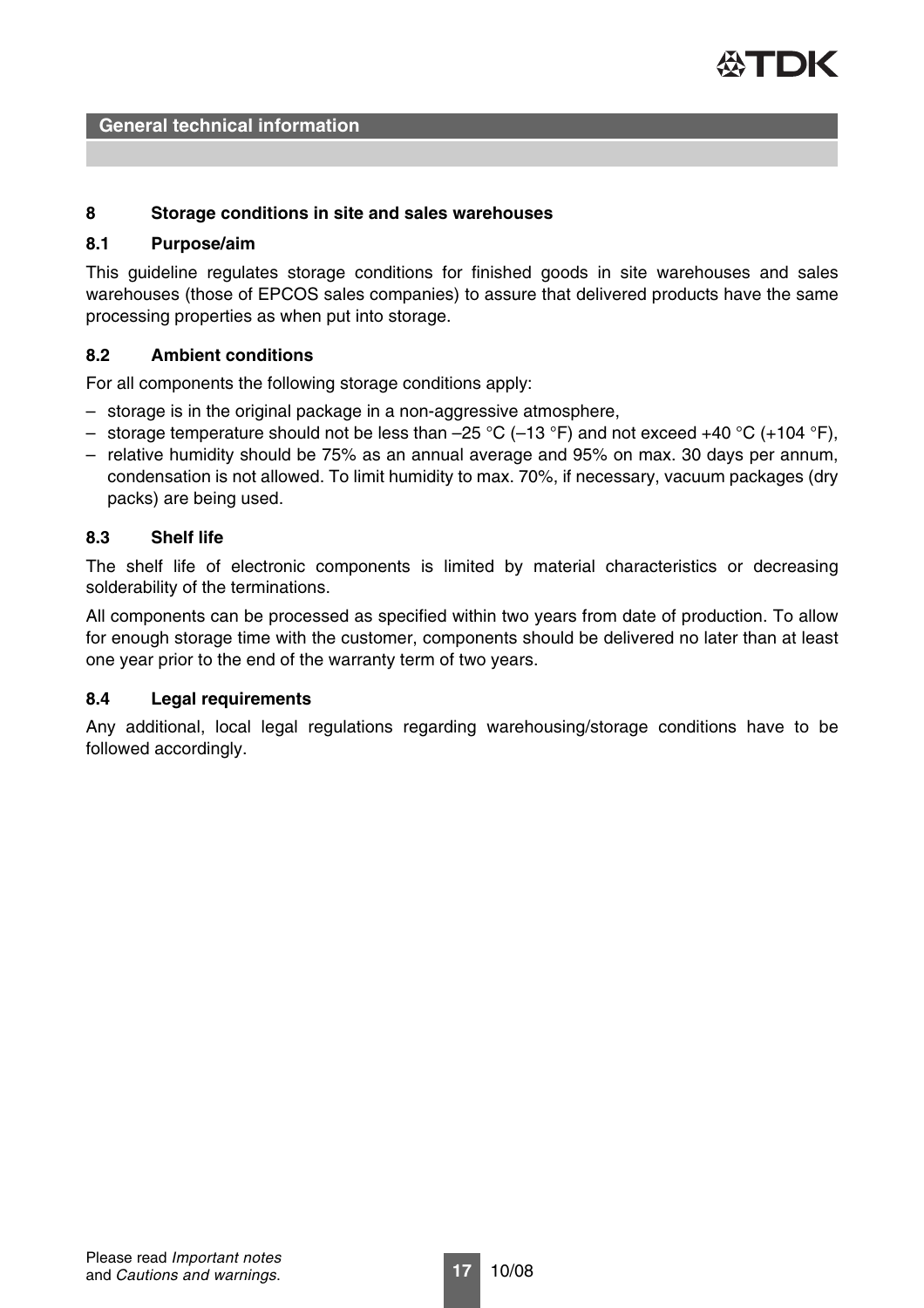

#### **9 Solderability**

All EPCOS inductors in surface-mount technology can be reflow soldered.

For

- SMT inductors (SIMID series),
- SMT power inductors,
- SMT data line chokes with I core
- transponder coils
- transformers

the recommended soldering profile for lead-free soldering is shown below. The soldering conditions are listed in the tables on the following pages.



Figure 11 Recommended soldering profile for lead-free soldering based on JEDEC J-STD-020C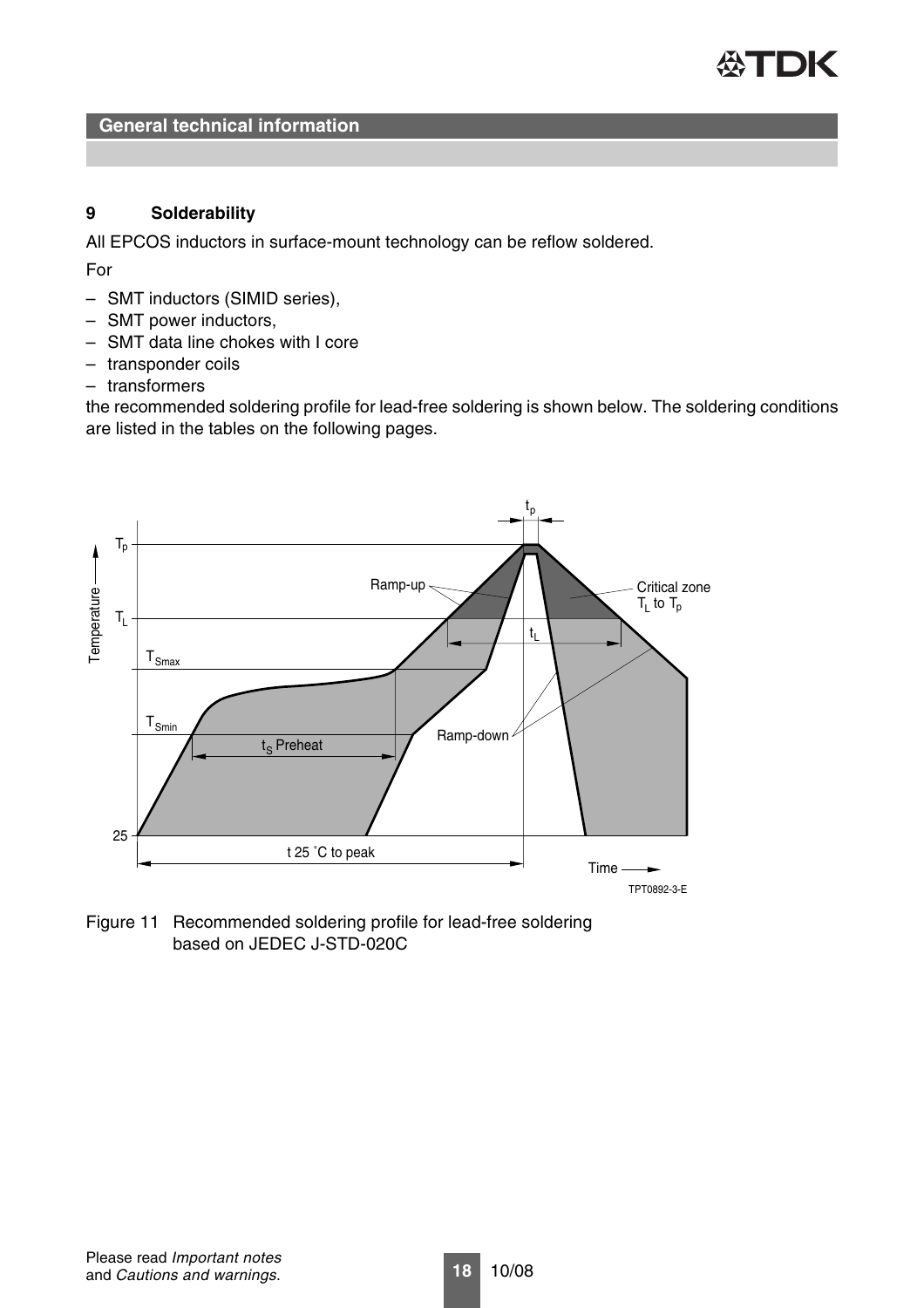

## **Recommended profile**

| <b>Series</b>                                                                                                                      | Pre-heating                         |                  | Heating                       |                 | Peak                           |                 | Time t           | No.            |
|------------------------------------------------------------------------------------------------------------------------------------|-------------------------------------|------------------|-------------------------------|-----------------|--------------------------------|-----------------|------------------|----------------|
|                                                                                                                                    | Temper-<br>ature <sup>1</sup>       | Time             | Temper-<br>ature <sup>1</sup> | Time            | Temper-<br>ature <sup>1)</sup> | Time            | 25 °C<br>to peak | of<br>cycles   |
|                                                                                                                                    | $T_{\text{Smin}} - T_{\text{Smax}}$ | $t_{\rm S}$      | $T_{L}$                       | $t_L$           | $T_{\mathsf{P}}$               | $t_{\rm S}$     |                  |                |
| B82499A<br>B82494A                                                                                                                 | $150 - 190$ °C                      | 120 <sub>s</sub> | $217^{\circ}C$                | 90 <sub>s</sub> | 245 °C                         | 10 <sub>s</sub> | 300 s            | $\overline{2}$ |
| B82498F (AgPdPt)<br>B82498B (AgPdPt)                                                                                               | $150 - 190 °C$                      | 120 <sub>s</sub> | $217^{\circ}$ C               | 90 <sub>s</sub> | 245 °C                         | 20 <sub>s</sub> | 300 s            | $\mathbf{2}$   |
| B82496C<br>B82498F (Au-plated)<br>B82412A<br>B82422T/H/100/A<br>B82432T/C/A<br>B82442A/H/T                                         |                                     |                  |                               |                 |                                |                 |                  |                |
| B82462A/G<br>B82464A/G/P<br>B82470A<br>B82471A/B<br>B82472P<br>B82473A<br>B82475A<br>B82476A/B<br>B82477D/P<br>B82479A/G<br>B82559 | $150 - 190$ °C                      | 120 <sub>s</sub> | 217 °C                        | 90 <sub>s</sub> | 245 °C                         | 20 <sub>s</sub> | 300 s            | $\overline{2}$ |
| B82464Z<br>B82466G<br>B82467G<br>B82468A<br>B82469G<br>B82472G<br>B82477G                                                          | $150 - 190 °C$                      | 120 <sub>s</sub> | 217 °C                        | 60 s            | 245 °C                         | 10 <sub>s</sub> | 300 s            | $\overline{c}$ |
| B82450A*A                                                                                                                          |                                     |                  |                               |                 |                                |                 |                  |                |
| B82788C0/S0<br>B82789C0/S0                                                                                                         | $150 - 190 °C$                      | 120 <sub>s</sub> | 217 $\degree$ C               | 90 <sub>s</sub> | 245 °C                         | 20 <sub>s</sub> | 300 s            | $\overline{2}$ |
| B783**<br>B784**<br>B785**                                                                                                         | $150 - 190 °C$                      | 110s             | 217 $\degree$ C               | 90 <sub>s</sub> | 240 °C                         | 20 <sub>s</sub> | 300 s            | $\overline{2}$ |

Recommended solder paste: Sn95.5Ag3.8Cu0.7

1) According to JEDEC and IEC temperatures measured on top side of component.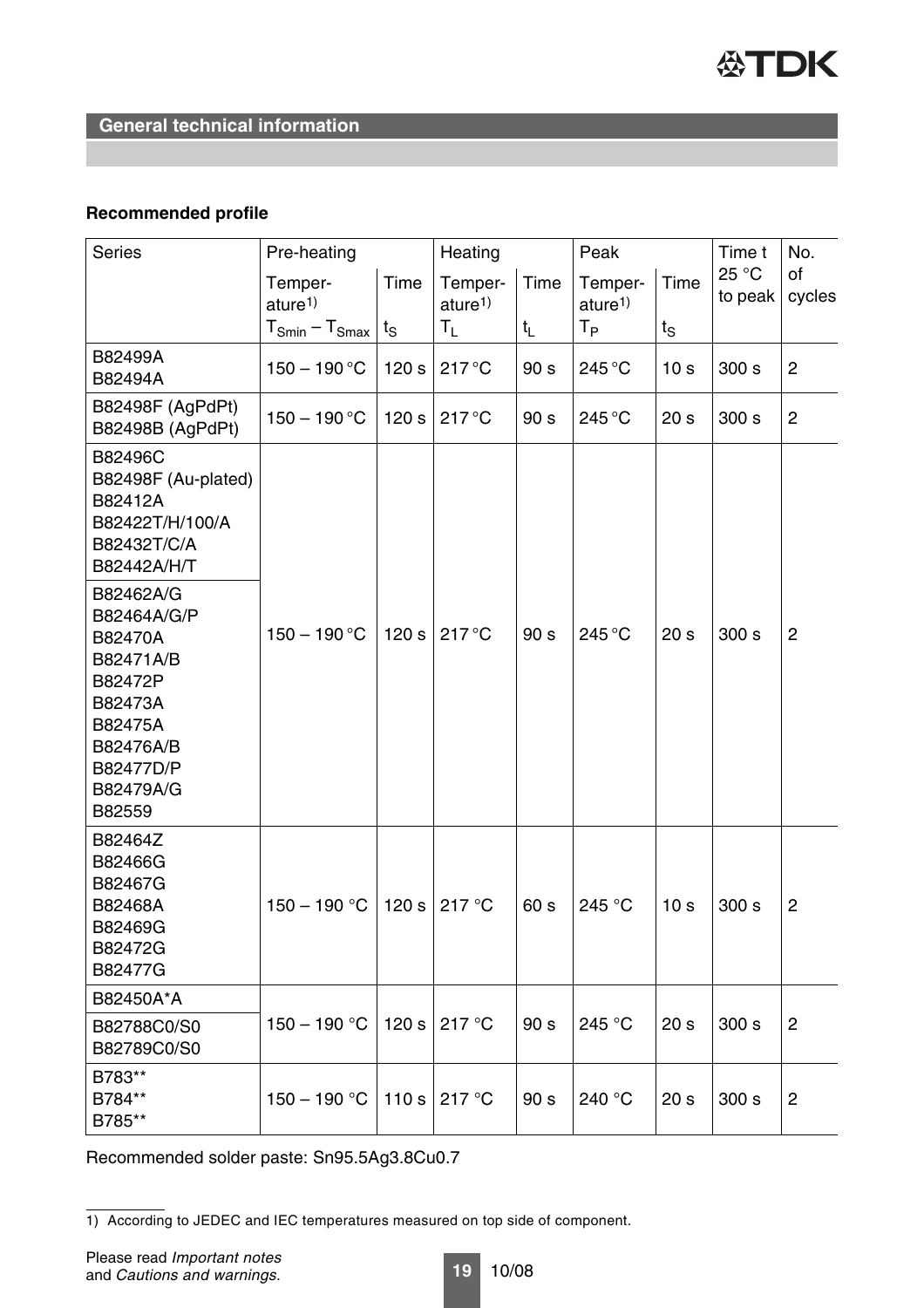

## **Limit profile (max. values)**

| <b>Series</b>                                                                                                            | Pre-heating                                      |                  | Heating                                  |                  | Peak                                     |                                      | Time t           | No.            |
|--------------------------------------------------------------------------------------------------------------------------|--------------------------------------------------|------------------|------------------------------------------|------------------|------------------------------------------|--------------------------------------|------------------|----------------|
|                                                                                                                          | Temper-<br>ature <sup>1)</sup><br>$T_{\rm Smax}$ | Time<br>$t_S$    | Temper-<br>ature <sup>1</sup><br>$T_{L}$ | Time<br>$t_{L}$  | Temper-<br>ature <sup>1</sup><br>$T_{P}$ | Time<br>$t_{\scriptstyle\textrm{S}}$ | 25 °C<br>to peak | of<br>cycles   |
| B82499A<br>B82494A                                                                                                       | 200 °C                                           | 120 <sub>s</sub> | $217^{\circ}$ C                          | 105 <sub>s</sub> | 260 °C                                   | 10 <sub>s</sub>                      | 300 s            | $\overline{2}$ |
| B82498F (AgPdPt)<br>B82498B (AgPdPt)                                                                                     | 200 °C                                           | 120 <sub>s</sub> | $ 217^{\circ}C$                          | 105 s            | 260 °C                                   | 20 <sub>s</sub>                      | 300 s            | $\overline{2}$ |
| B82496C<br>B82498F (Au-plated)<br>B82412A<br>B82422T/H/100/A<br>B82432T/C/A<br>B82442A/H/T                               |                                                  |                  |                                          |                  |                                          |                                      |                  |                |
| B82462A/G<br>B82464A/G/P<br>B82470A<br>B82471A/B<br>B82472P<br>B82473A<br>B82475A<br>B82476A/B<br>B82477D/P<br>B82479A/G | 200 °C                                           | 120 <sub>s</sub> | 217 °C                                   | 105 <sub>s</sub> | 260 °C                                   | 40 <sub>s</sub>                      | 300 s            | 3              |
| B82464Z<br>B82466G<br>B82467G<br>B82468A<br>B82469G<br>B82472G<br>B82477G                                                | 190 °C                                           | 120 <sub>s</sub> | 217 °C                                   | 60 s             | 260 °C                                   | 10 <sub>s</sub>                      | 300 s            | $\overline{2}$ |
| B82450A*A<br>B82788C0/S0<br>B82789C0/S0                                                                                  | 200 °C                                           | 120 <sub>s</sub> | $217^{\circ}$ C                          | 105 <sub>s</sub> | 260 °C                                   | 40 <sub>s</sub>                      | 300 s            | 3              |

Recommended solder paste: Sn95.5Ag3.8Cu0.7

<sup>1)</sup> According to JEDEC and IEC temperatures measured on top side of component.